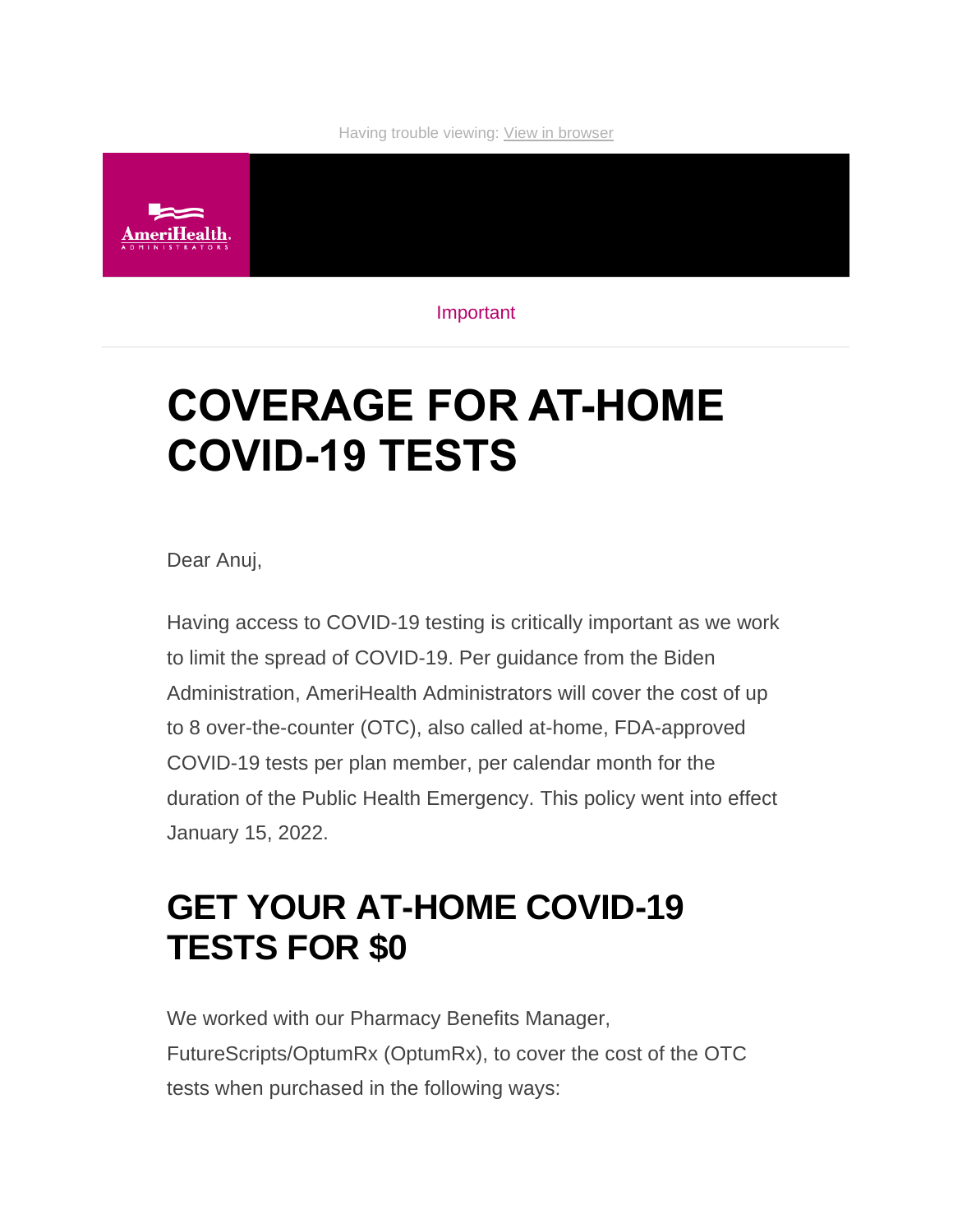- **Visit an OptumRx Preferred COVID-19 Test Network Pharmacy**:\* You can visit any Walmart, Sam's Club, or Rite Aid location. To pay \$0, simply get a COVID-19 test kit off the shelf, go to the pharmacy counter, present your AmeriHealth Administrators ID card, and ask to have the OTC test submitted to OptumRx.
- **Order online:** Log in to your member account at [myahabenefits.com,](https://urldefense.com/v3/__http:/myahabenefits.com__;!!NX8X42bYOKzC!dKHfdU-YRlYlyXzFvY3Hn83cF69gkPcIkayRzy3hrIuI34QE72ds0RC0Ezjsmpk$) select *Pharmacy* in the *My Benefits* box, scroll down and select *Pharmacy Mail Order/ Home Delivery*. A new page will open. If you have not accessed the Pharmacy Mail Order/ Home Delivery function previously, you may be required to register your account. From there, select *Order Now* to get at-home COVID-19 tests with \$0 copay. Please note that there is a minimum order amount required to get free shipping. [Log in now.](https://campaign.qa.ibx2.com/r/?id=h17afb36,2623893f,1fc13277)

### **GET REIMBURSED IF YOU PAY OUT-OF-POCKET**

If you purchased a test on or after January 15, 2022 at a location other than the two options above, you can submit for a reimbursement of up to \$12 per test. It is important to save your receipts and the UPC code(s) from the test box(es), and submit them with your reimbursement request.

To submit for reimbursement, complete the [OptumRx Over-the-](https://campaign.qa.ibx2.com/r/?id=h17afb36,2623893f,1fc13278)[Counter Test Reimbursement Form](https://campaign.qa.ibx2.com/r/?id=h17afb36,2623893f,1fc13278) online. You must submit a separate claim form for each family member. Submissions are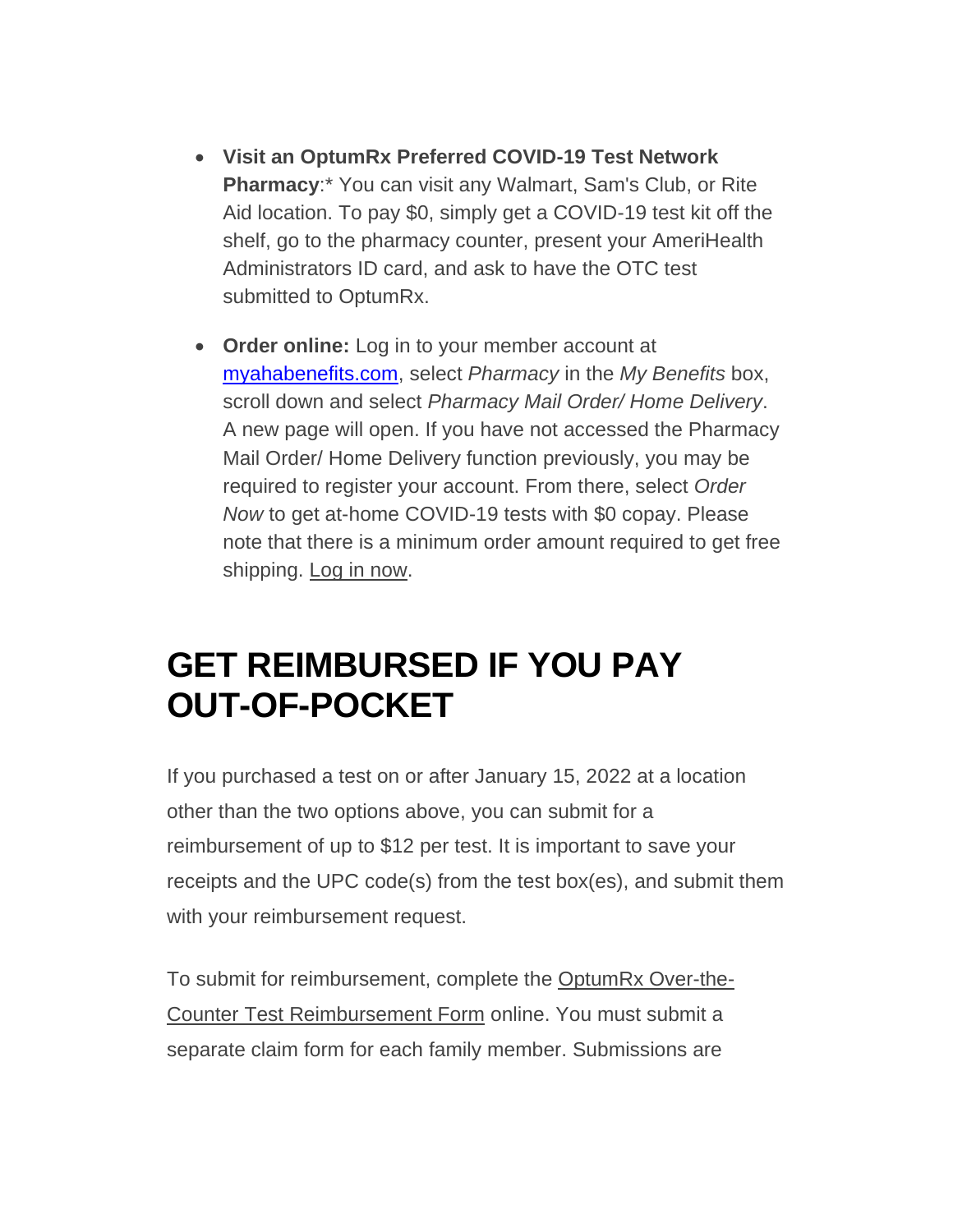processed in the order they are received. It may take up to four weeks to receive your reimbursement.

Submit [reimbursement](https://campaign.qa.ibx2.com/r/?id=h17afb36,2623893f,1fc13279)

## **BIDEN ADMINISTRATION PROVIDING FREE AT-HOME TESTS**

Please note that AmeriHealth Administrators and OptumRx do not control the supply of at-home tests. In addition to the above options, the Biden Administration has also purchased a large supply of tests and has made them available online. Every home in the U.S. is eligible to order 4 free at-home COVID-19 tests.

**To order 4 free tests for your household, visit [COVIDTests.gov.](https://campaign.qa.ibx2.com/r/?id=h17afb36,2623893f,1fc1327a) Order your tests now so you have them when you need them.**

[Order](https://campaign.qa.ibx2.com/r/?id=h17afb36,2623893f,1fc1327b) tests now

#### **COVID-19 DIAGNOSTIC TESTS**

AmeriHealth Administrators continues to cover FDA-approved COVID-19 diagnostic tests, such as PCR tests, with no cost-sharing for any member when ordered or administered by a health care provider following an individualized clinical assessment.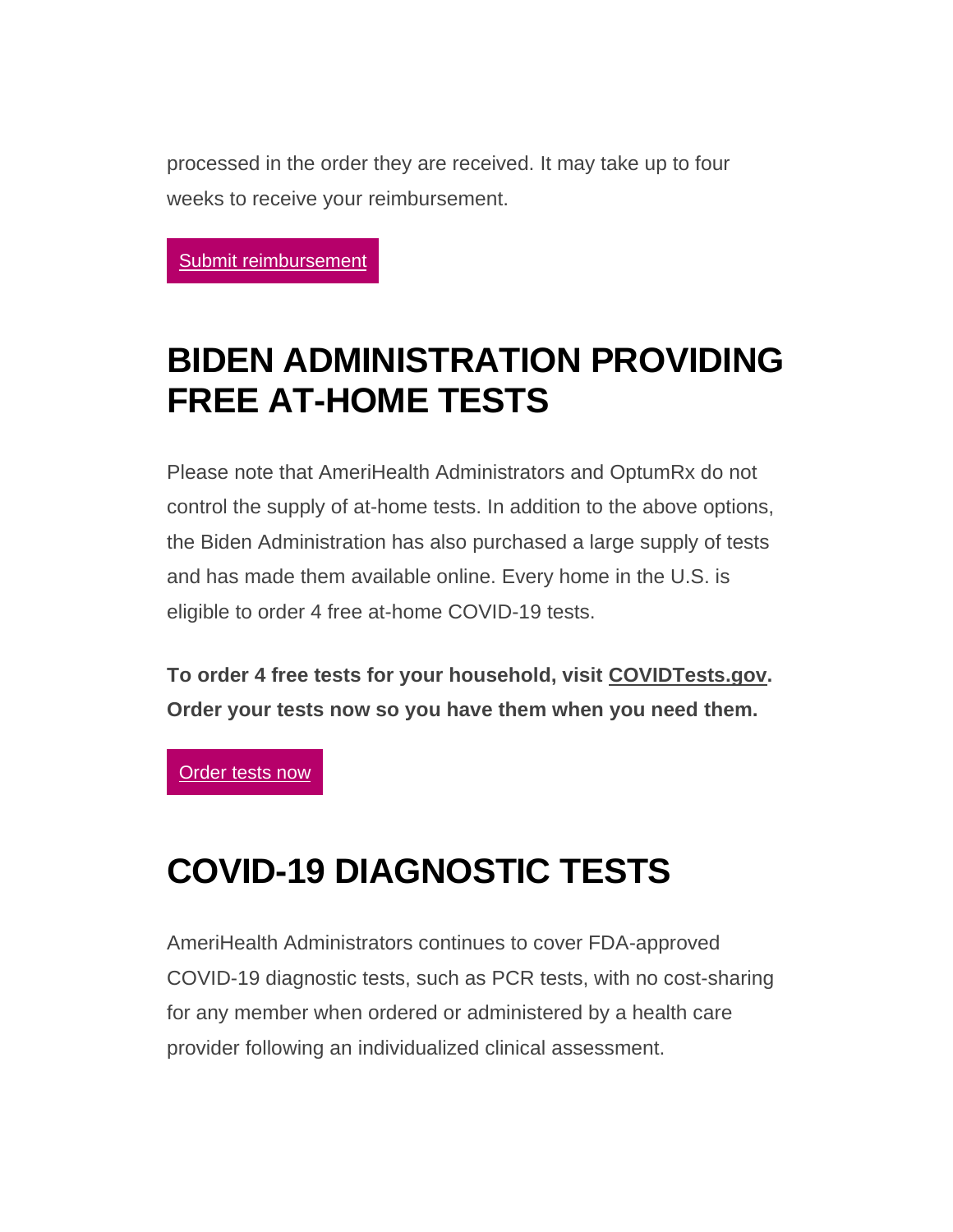Diagnostic tests do not count towards the OTC limit of 8 tests per member, per month.

# **THE HEALTH CARE SYSTEM IS OVERWHELMED**

Due to the recent surge in COVID-19 cases, the entire health care system has become overwhelmed, with many health care settings experiencing staffing shortages. If you believe you need to get a COVID-19 test, please consider one of the above options. You can also look for a [community-based testing location](https://campaign.qa.ibx2.com/r/?id=h17afb36,2623893f,1fc1327c) near you.

We hope these options help you get COVID-19 tests so you can make informed decisions about how you and your family navigate the COVID-19 pandemic.

With care, AmeriHealth Administrators

\*FutureScripts/OptumRx is working diligently to expand the Preferred COVID-19 Test Network with additional pharmacies. Visit [our COVID-19 website](https://campaign.qa.ibx2.com/r/?id=h17afb36,2623893f,1fc1327d) periodically to review the pharmacies in this network.

FutureScripts/OptumRx provides pharmacy benefit management services to AmeriHealth Administrators plan members.